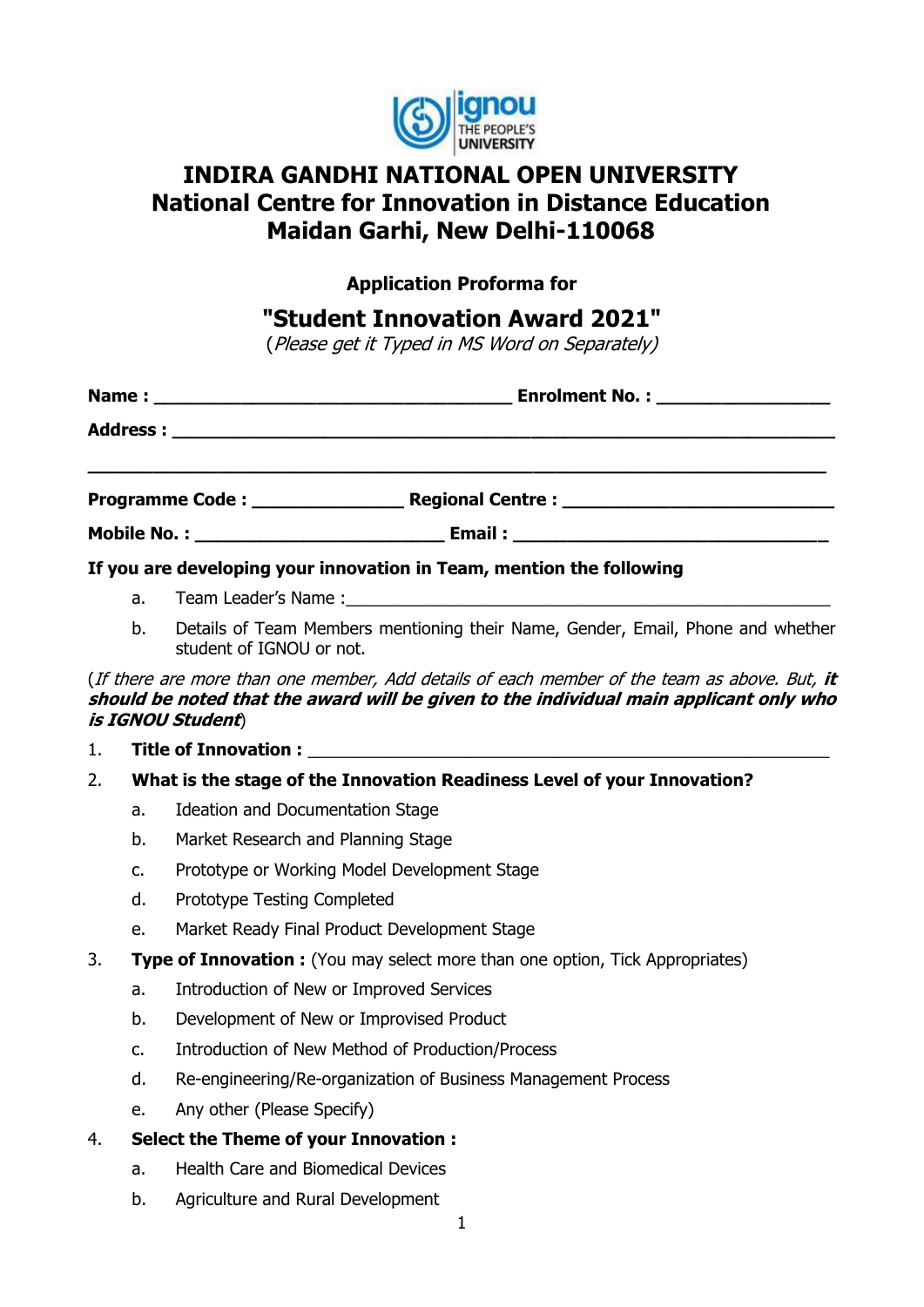- c. Food Processing and Packaging
- d. Smart Transport and Traffic Management
- e. Renewable and Affordable Energy and Alternate Fuel
- f. Clean and Potable Water and Water Management
- g. Waste Management and Disposal
- h. Technology Based Social Innovations
- i. Robotics and Drones including AI and ML
- j. Social and Environmental Issues
- k. Smart City and Urban Development
- l. Innovation in Education Sector
- m. Any Other Emerging Area of Innovation and Startup Opportunity
- 5. **What is the Problem that you want to solve by Your Innovation?** (Write in Max 100 words)
- 6. **Brief Summary of the Innovation** (Highlighting its Need, Salient Features and Utility, etc. in about 500 words)
- 7. **What are Innovative Features/Uniqueness of your Innovation?** (Write point-wise in about 200 Words)
- 8. **How is your Innovation Different/Better from a similar one, if any, in the Market?**  (Write in about 50 words)
- 9. **Who are the Beneficiaries and Target Users of your Innovation?**
- 10. **Give details of Development and Implementation Process of your Innovation**  (Write in about 500 Words)
- 11. **What is the Relevance and Usability of your Innovation in Today's**  Market/Society/Industry? (Write in about 100 words)
- 12. **How your Innovation/Prototype will be Scalable up at Market Level?** (Write in about 100 words)
- 13. **Is your Innovation in use? If so, please mention where it is being used?** (Enclose evidentiary proof for the same)
- 14. **What steps will you take to convert your Innovation/Prototype into a Market Ready Innovation?** (Write in about 50 words)